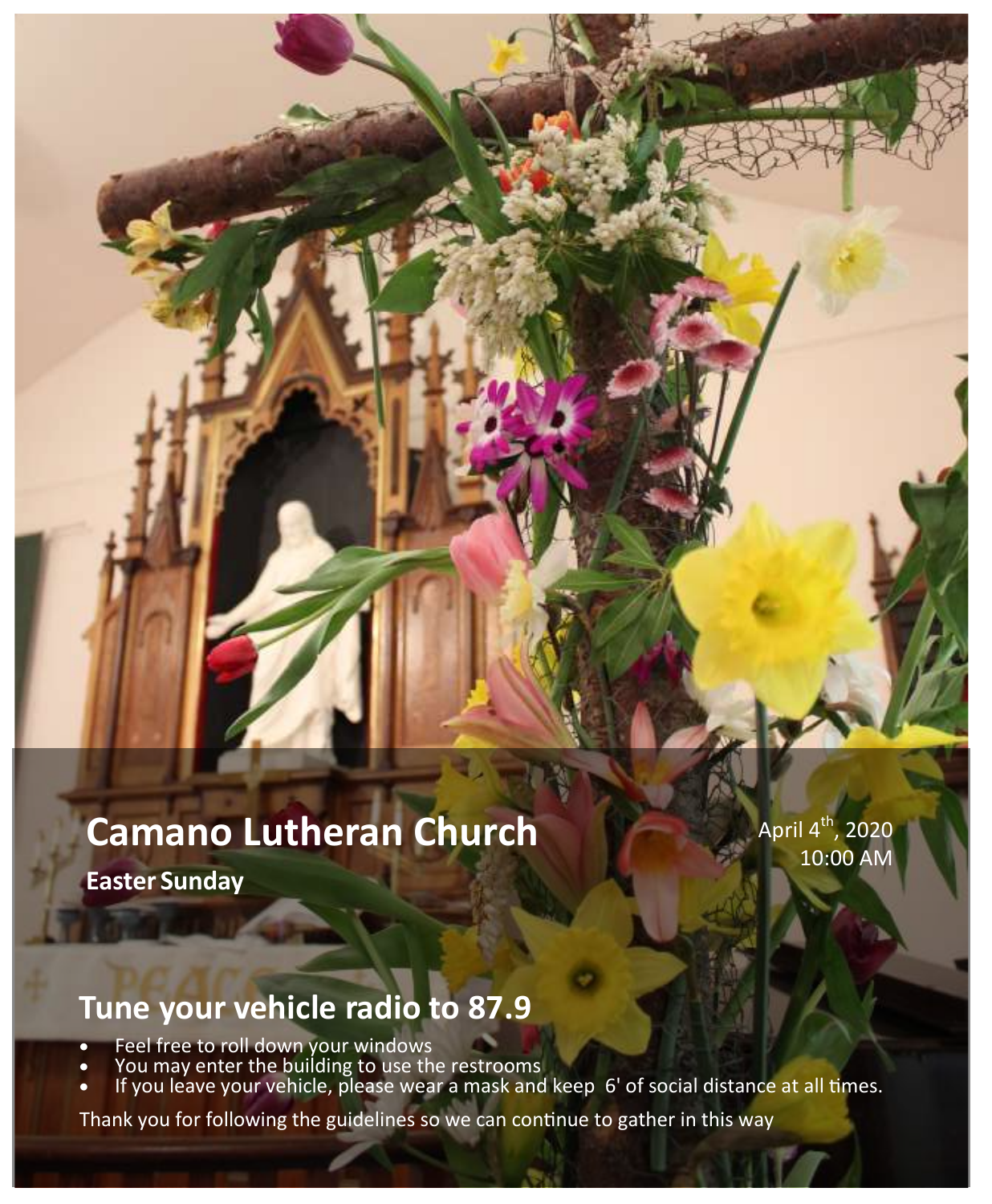# **Easter April 4, 2021 Drive in Service**

*FLOWER CROSS: As you arrive you are invited to come forward and place your flower on the cross. You must keep your face covering on and please maintain social distancing with others not from your household.*

#### **GREETING:**

- P Aleluia! Christ is Risen!
- **C Christ is Risen indeed! Aleluia!**

#### **THANKSGIVING FOR BAPTISM**

- **C: Congregation Speaks the Bold**
- P: Alleluia! Christ is risen.
- **C: Christ is risen indeed. Alleluia!**
- P: Joined to Christ in the waters of baptism, we are raised with him to new life. Let us give thanks for the gift of baptism.

# *Water may be poured into the font*

- P: We give you thanks, O God, for in the beginning you created us in your image and planted us in a well-watered garden. In the desert you promised pools of water for the parched, and you gave us water from the rock. When we did not know the way, you sent the Good Shepherd to lead us to still waters.
- **C: At the cross, you watered us from Jesus' wounded side, and on this day, you shower us again with the water of life.**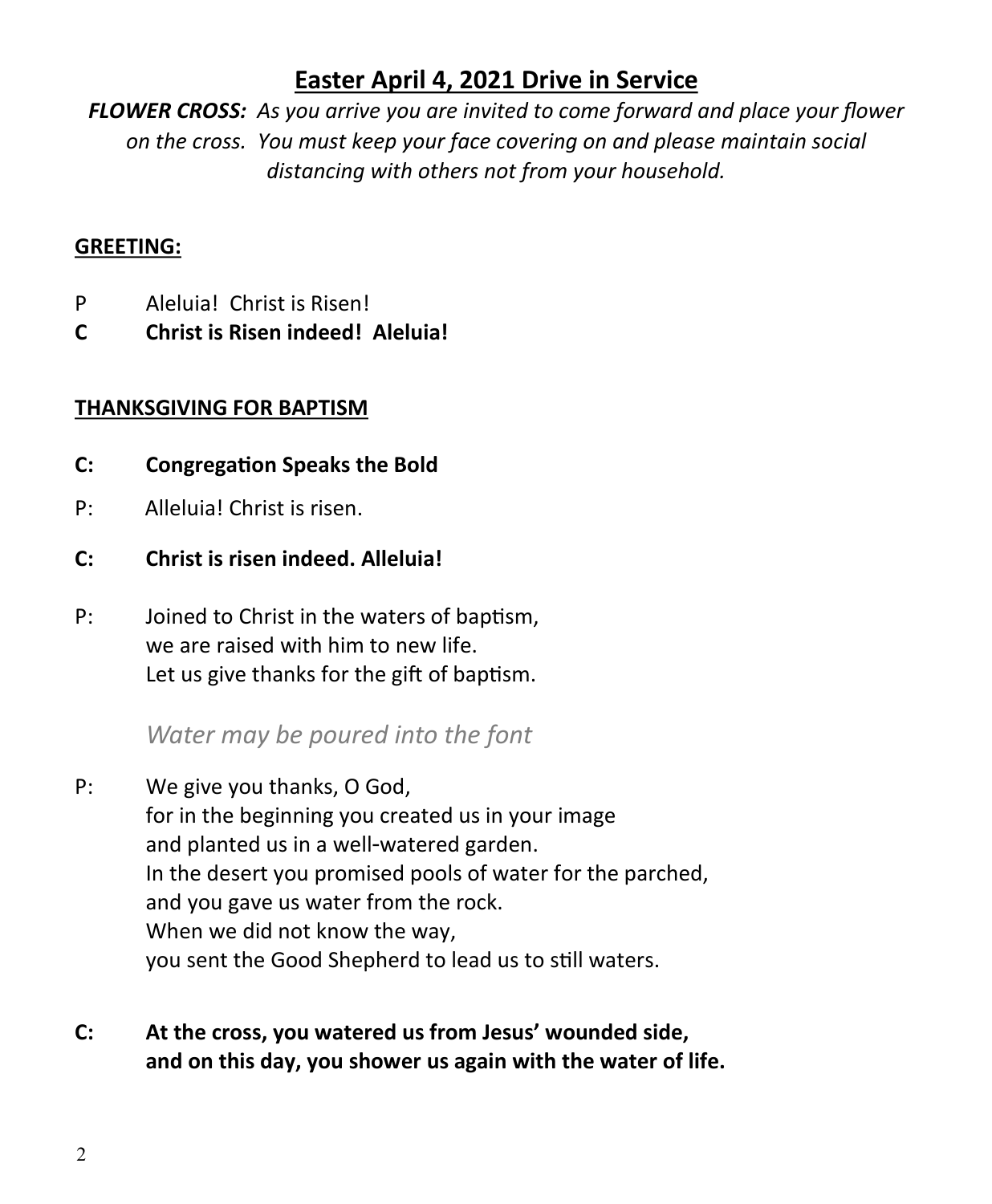- P: We praise you for your salvation through water, for the water in this font, and for all water everywhere.
- **C: Bathe us in your forgiveness, grace, and love. Satisfy the thirsty, and give us the life only you can give.**
- P: To you be given honor and praise through Jesus Christ our Lord in the unity of the Holy Spirit, now and forever.
- **C: Amen.**

#### **OPENING HYMN**

#### **PRAYER OF THE DAY**

- P: The Lord be with you.
- **C: And also with you.**
- P: Let us pray. God of mercy, we no longer look for Jesus among the dead, for he is alive and has become the Lord of life. Increase in our minds and hearts the risen life we share with Christ, and help us to grow as your people toward the fullness of eternal life with you, through Jesus Christ, our Savior and Lord, who lives and reigns with you and the Holy Spirit, one God, now and forever.
- **All: Amen**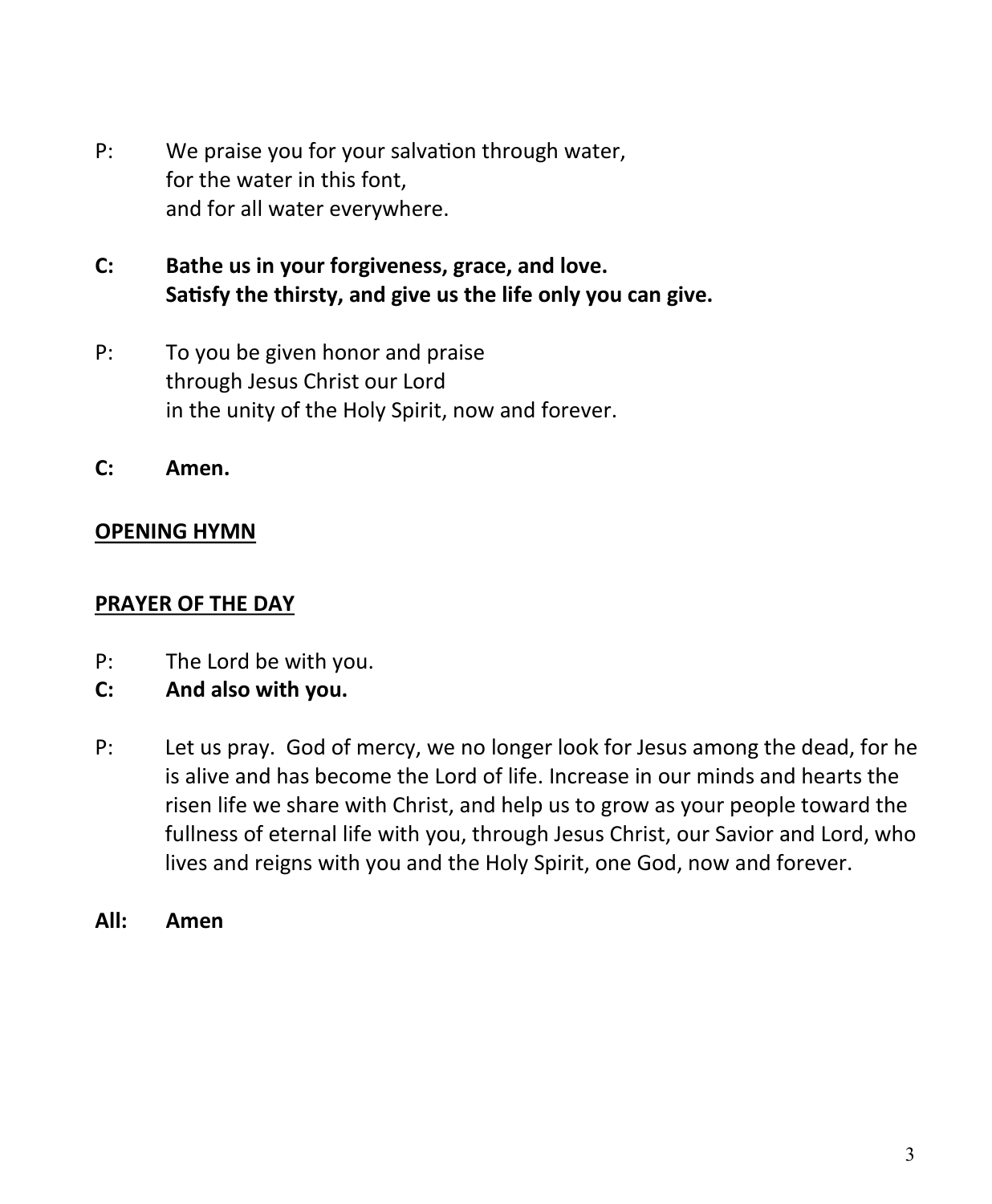### **SCRIPTURES** Isaiah 25:6-9

 $6$ On this mountain the LORD of hosts will make for all peoples a feast of rich food, a feast of well-aged wines,

of rich food filled with marrow, of well-aged wines strained clear.

 $7$ And he will destroy on this mountain

the shroud that is cast over all peoples,

the sheet that is spread over all nations;

<sup>8</sup>he will swallow up death forever.

Then the Lord GOD will wipe away the tears from all faces, and the disgrace of his people he will take away from all the earth, for the LORD has spoken.

<sup>9</sup>It will be said on that day,

 Lo, this is our God; we have waited for him, so that he might save us. This is the LORD for whom we have waited:

let us be glad and rejoice in his salvation.

P: Word of Hope, Word of life. **C: Thanks be to God!**

### **Acts 10:34-43**

 $34$ Peter began to speak to [the people]: "I truly understand that God shows no partiality. <sup>35</sup>but in every nation anyone who fears him and does what is right is acceptable to him. <sup>36</sup>You know the message he sent to the people of Israel, preaching peace by Jesus Christ—he is Lord of all. <sup>37</sup>That message spread throughout Judea, beginning in Galilee after the baptism that John announced: <sup>38</sup>how God anointed Jesus of Nazareth with the Holy Spirit and with power; how he went about doing good and healing all who were oppressed by the devil, for God was with him. <sup>39</sup>We are witnesses to all that he did both in Judea and in Jerusalem. They put him to death by hanging him on a tree;  $^{40}$ but God raised him on the third day and allowed him to appear,  $41$  not to all the people but to us who were chosen by God as witnesses, and who ate and drank with him after he rose from the dead.  $^{42}$ He commanded us to preach to the people and to testify that he is the one ordained by God as judge of the living and the dead.  $43$ All the prophets testify about him that everyone who believes in him receives forgiveness of sins through his name."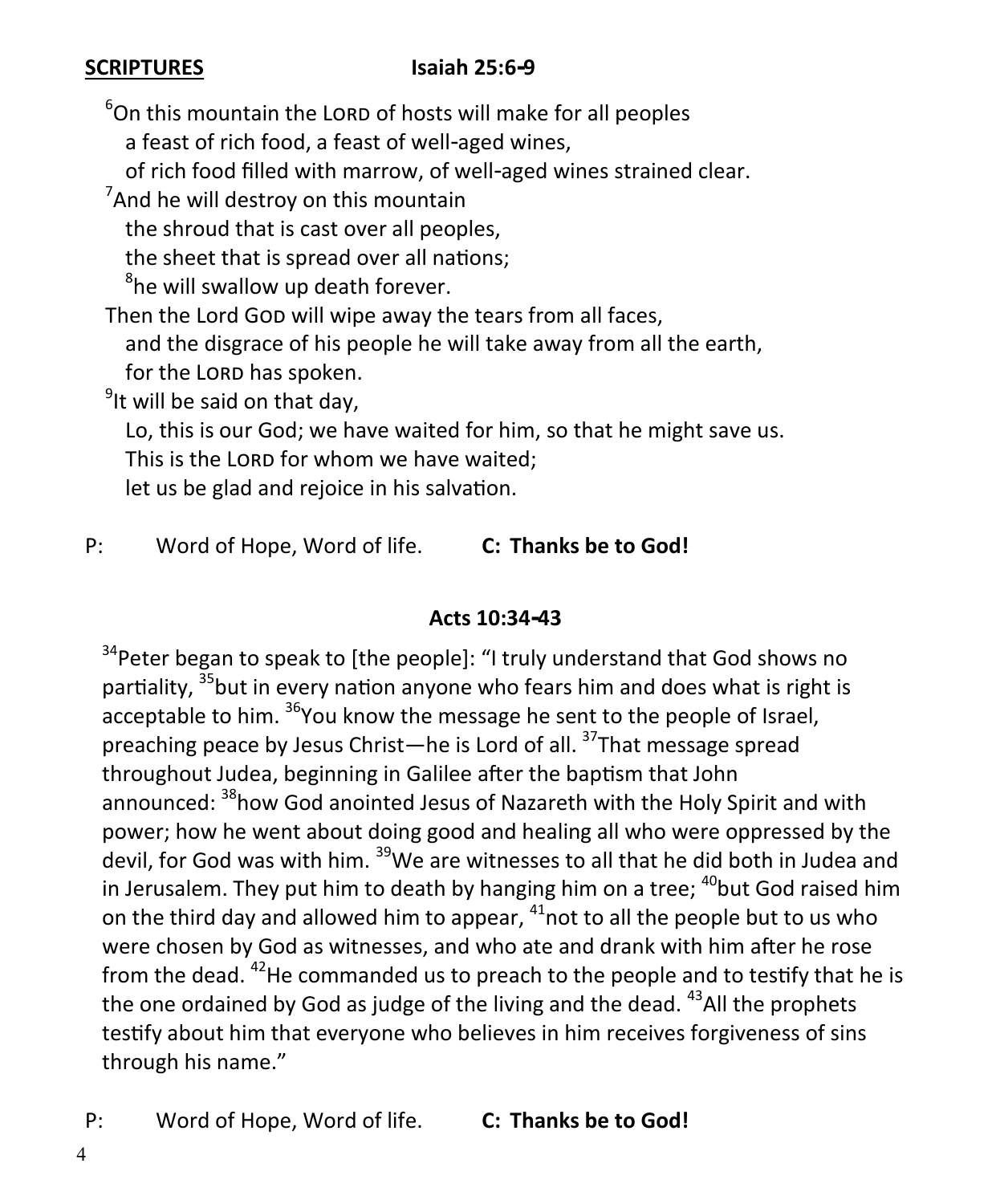#### **Mark 16:1-8**

<sup>1</sup>When the sabbath was over, Mary Magdalene, and Mary the mother of James, and Salome bought spices, so that they might go and anoint [Jesus' body]. <sup>2</sup>And very early on the first day of the week, when the sun had risen, they went to the tomb. <sup>3</sup>They had been saying to one another, "Who will roll away the stone for us from the entrance to the tomb?" <sup>4</sup>When they looked up, they saw that the stone, which was very large, had already been rolled back. <sup>5</sup>As they entered the tomb, they saw a young man, dressed in a white robe, sitting on the right side; and they were alarmed. <sup>6</sup>But he said to them, "Do not be alarmed; you are looking for Jesus of Nazareth, who was crucified. He has been raised; he is not here. Look, there is the place they laid him. <sup>7</sup>But go, tell his disciples and Peter that he is going ahead of you to Galilee; there you will see him, just as he told you." <sup>8</sup>So they went out and fled from the tomb, for terror and amazement had seized them; and they said nothing to anyone, for they were afraid.

**P:** Word of Hope, Word of Life. **All: Thanks be to God.**

#### **MESSAGE:**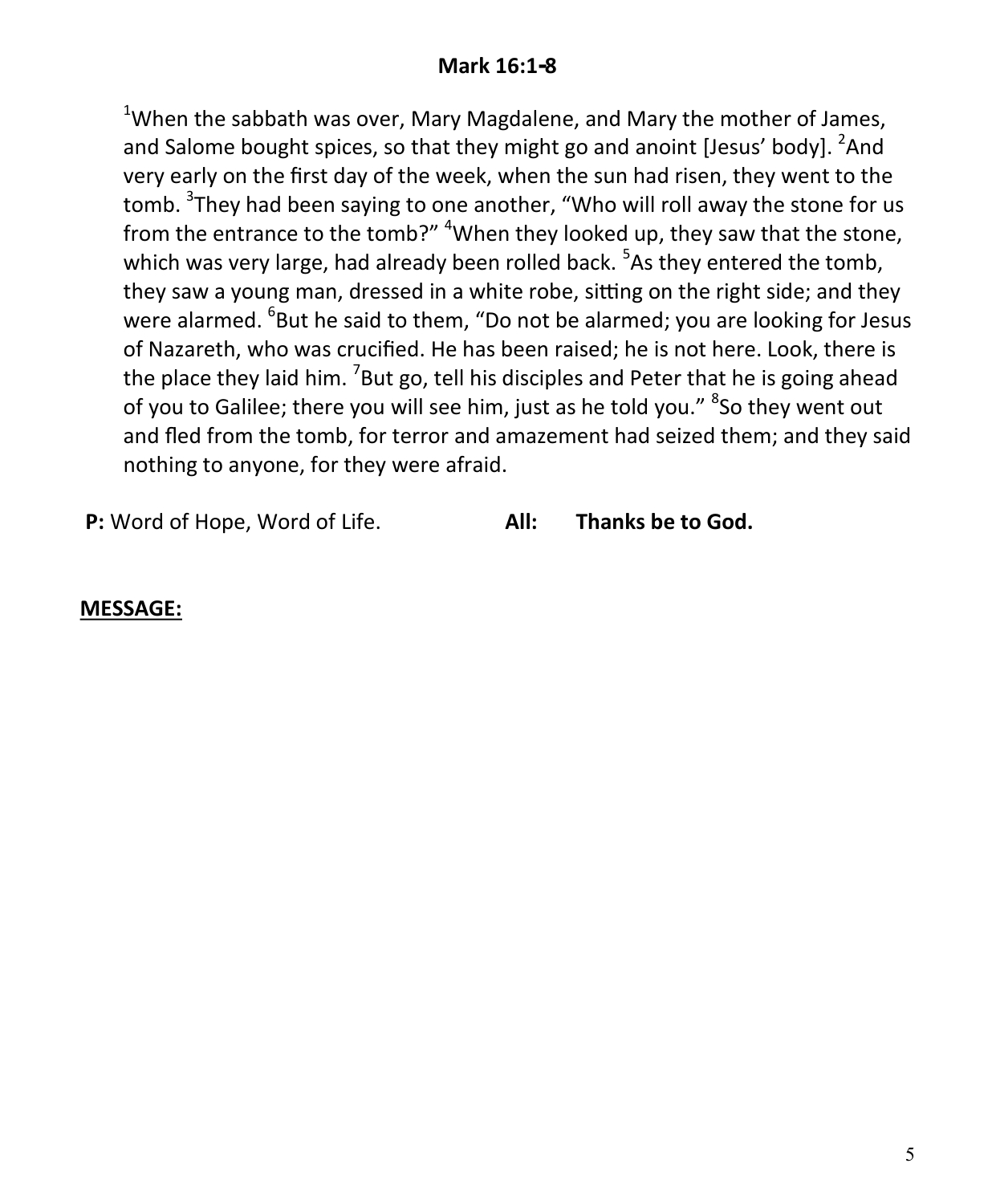#### **HYMN OF THE DAY**

#### **THE PRAYERS OF THE CHURCH**

A: Alive in the risen Christ by the power of the Holy Spirit, we bring our prayers before God who promises to hear us and answer in steadfast love.

#### *After each petition*

- A: Hear us, O God.
- **All: Your mercy is great.**
- P: In the hope of new life in Christ, we raise our prayers to you, trusting in your never-ending goodness and mercy; through Jesus Christ our Lord.

#### **OFFERING**

Offerings will continue to be received through mailing them in or via the website donate button.

#### **HOLY COMMUNION**

- P: The Lord be with you.
- **C: And also with you.**
- P: Lift up your hearts.
- **C: We lift them to the Lord.**
- P: Let us give thanks to the Lord our God.
- **C: It is right to give God our thanks and praise.**

**All: Amen.**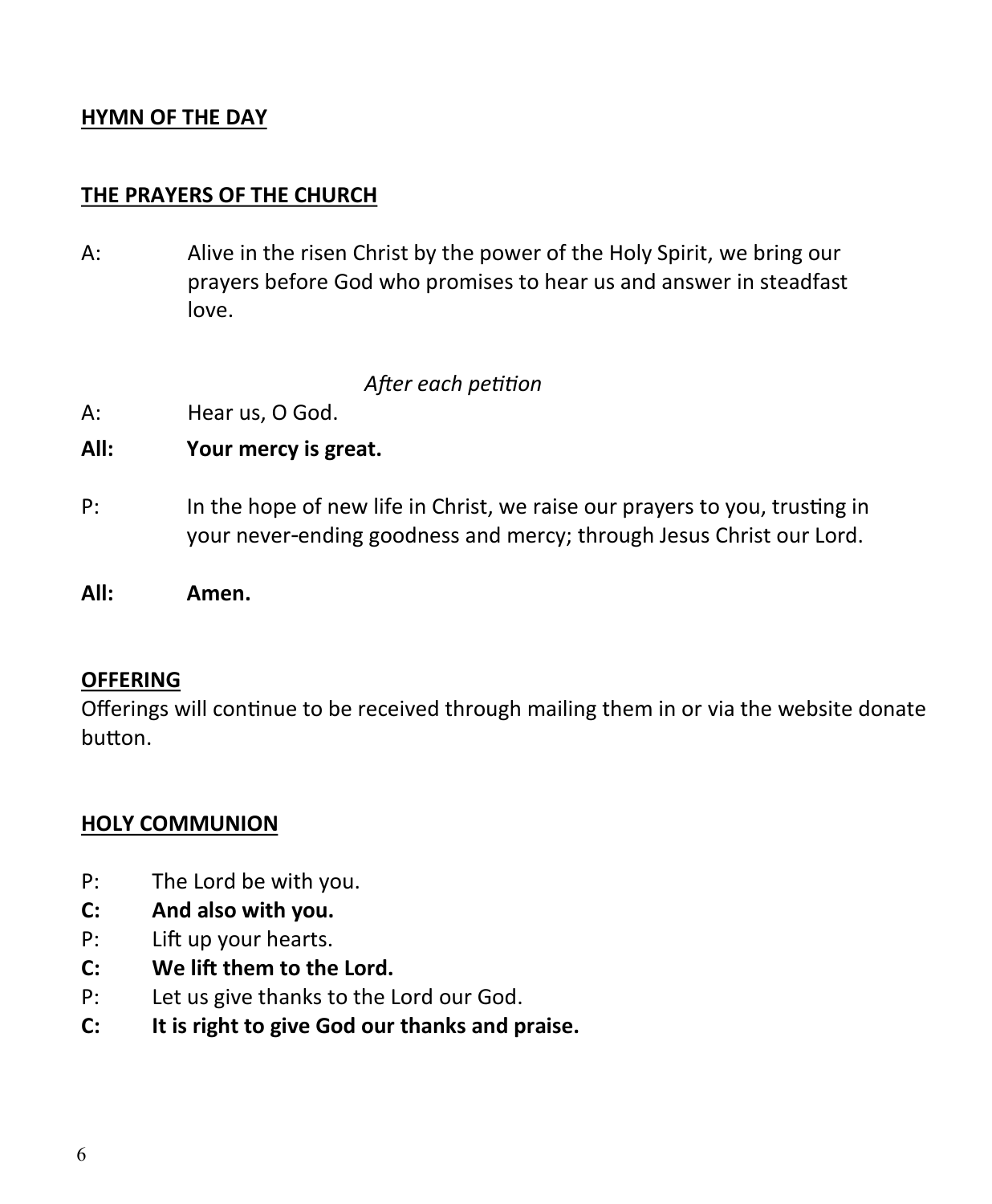#### **PRAYER OF THANKSGIVING**

P: You are indeed holy, almighty and merciful God. You are most holy, and great is the majesty of your glory. You so loved the world that you gave your only Son, so that everyone who believes in him may not perish but have eternal life. We give you thanks for his coming into the world to fulfill for us your holy will and to accomplish all things for our salvation. In the night in which he was betrayed... For as often as we eat of this bread and drink from this cup, we proclaim the Lord's death until he comes.

#### **C: Christ has died. Christ is risen. Christ will come again.**

P: Remembering, therefore, his salutary command, his life-giving passion and death, his glorious resurrection and ascension, and the promise of his coming again, we give thanks to you, O Lord God Almighty, not as we ought but as we are able;

we ask you mercifully to accept our praise and thanksgiving and with your Word and Holy Spirit to bless us, your servants, and these your own gifts of bread and wine,

so that we and all who share in the body and blood of Christ may be filled with heavenly blessing and grace,

and, receiving the forgiveness of sin, may be formed to live as your holy people and be given our inheritance with all your saints.

To you, O God, Father, Son, and Holy Spirit, be all honor and glory in your holy church, now and forever.

#### **C: Amen.**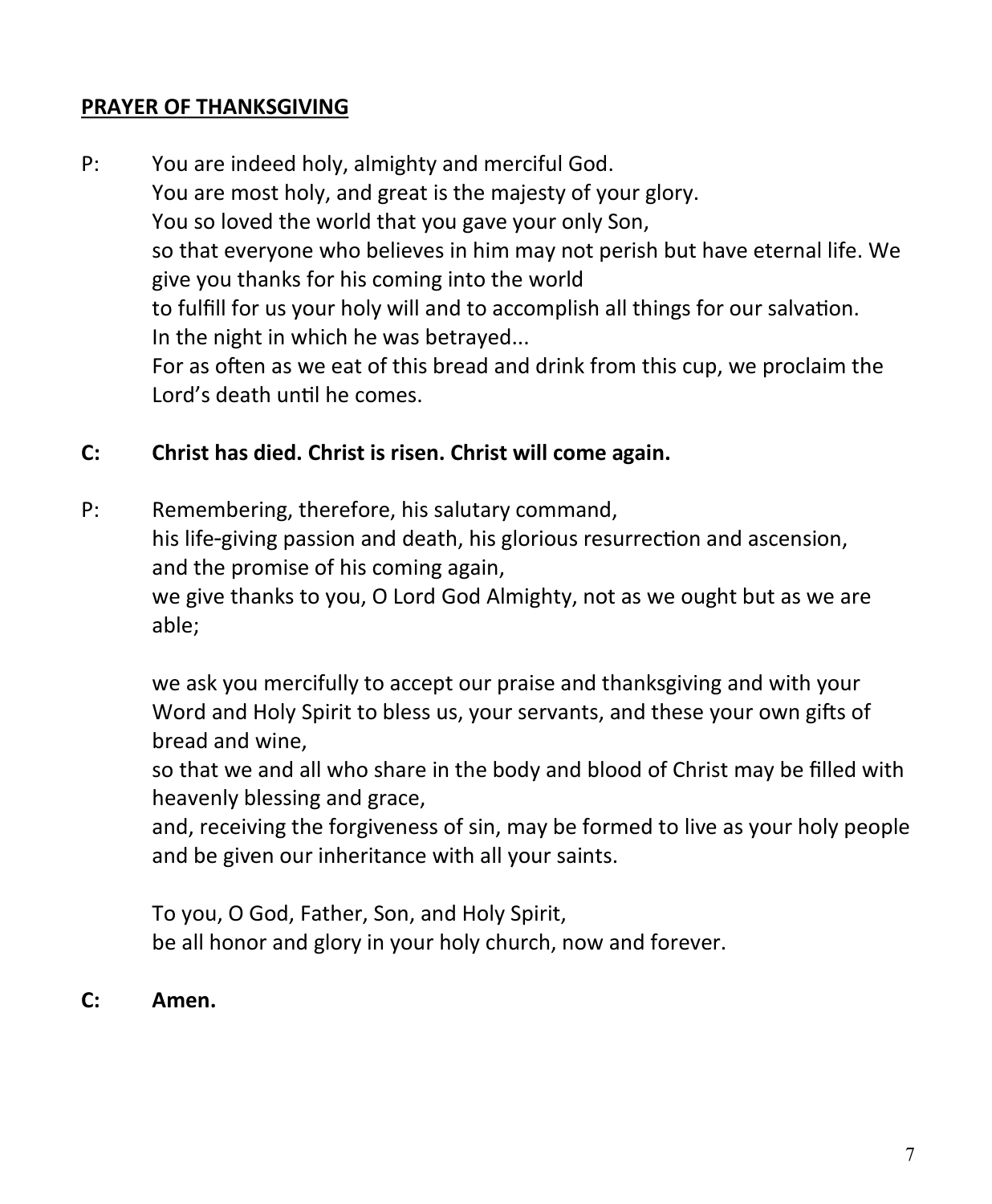P: Lord, remember us always in your kingdom and teach us to pray,

Our Father, who art in heaven, hallowed be thy name, thy kingdom come, thy will be done,

on earth as it is in heaven. Give us this day our daily bread; And forgive us our trespasses, as we forgive those,

who trespass against us; and lead us not into temptation, but deliver us from evil. For thine is the kingdom, and the power, and the glory, Forever and ever. **Amen.**

#### **WE SHARE A MEAL TOGETHER**

- P: This is the body of Christ, given for you.
- P: This is the blood of Christ shed for you.

### **POST COMMUNION BLESSING**

#### **SENDING SONG**

#### **DISMISSAL**

- P: Christ is risen, just as he said. Go in peace. Share the good news. Alleluia!
- **C: Thanks be to God. Alleluia!**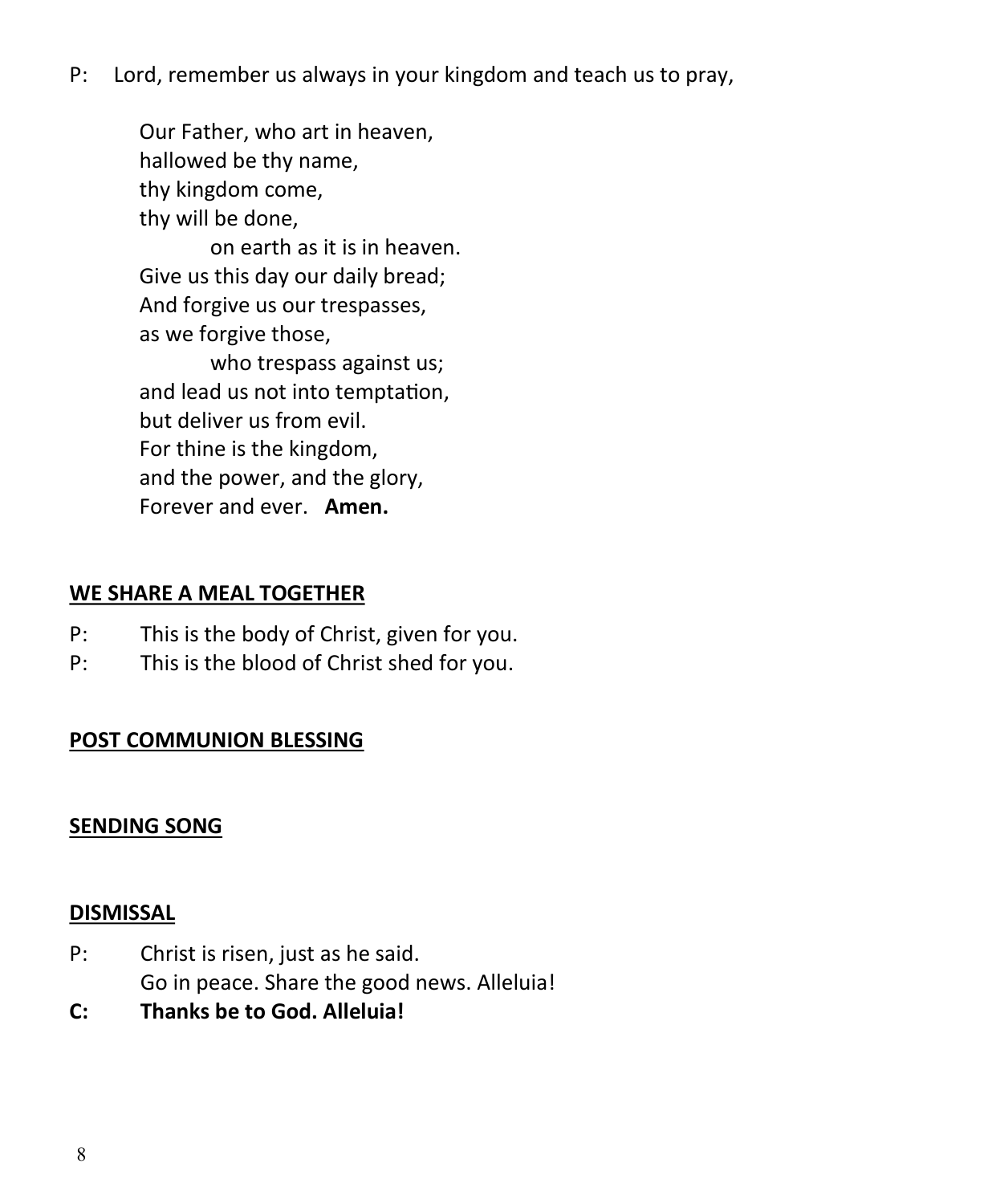# Morning Has Broken

**ELW 556** 



Text: Eleanor Farjeon, 1881-1965 Music: BUNESSAN, Gaelic tune Text © Miss E. Farjeon Will Trust, admin. David Higham Associates

Duplication in any form prohibited without permission or valid license from copyright administrator.

One License 722453-A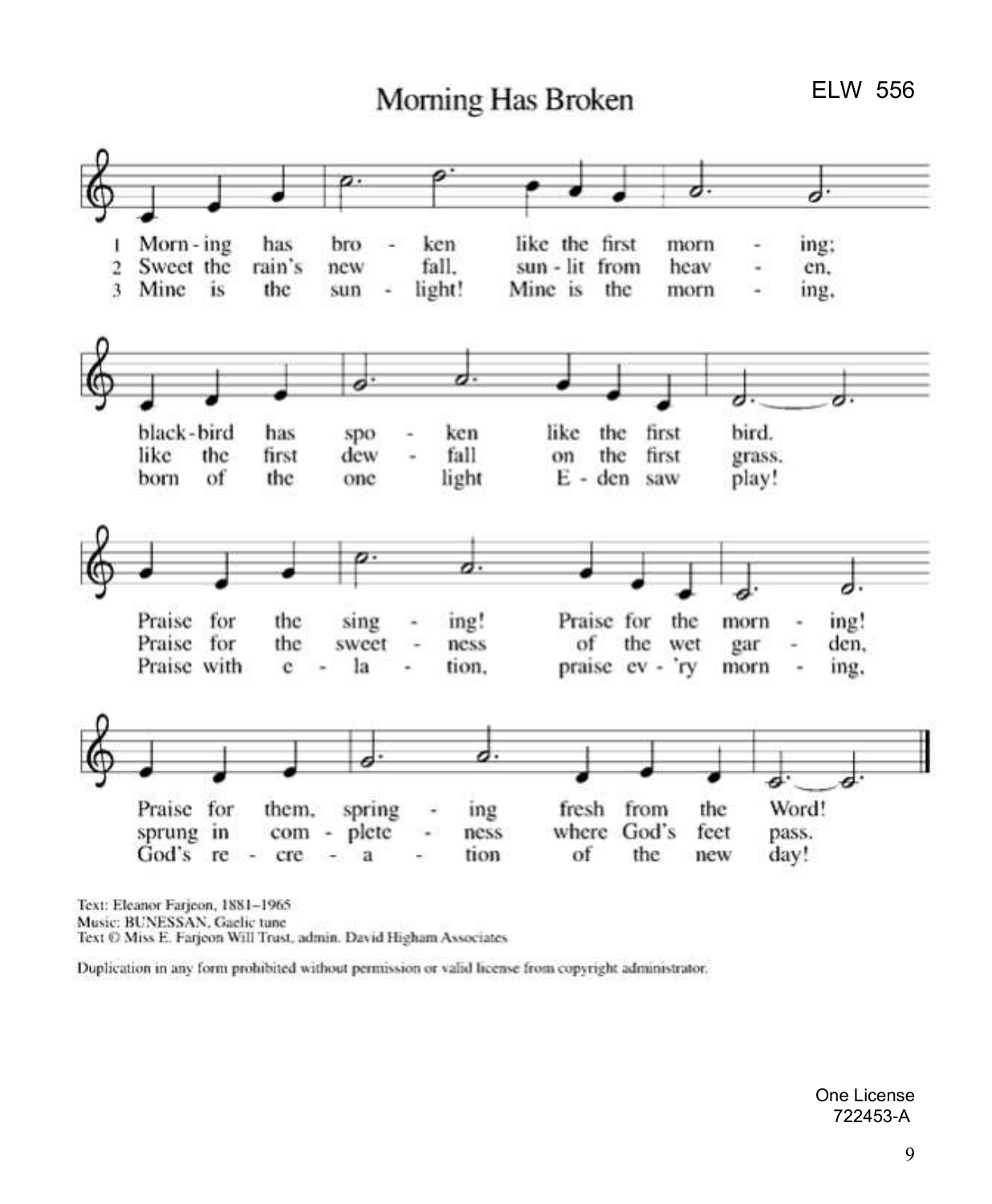Now the Green Blade Rises

**ELW 379** 



Text: John MacLeod Campbell Crum, 1872-1958 Music: NOEL NOUVELET, French carol Text from Oxford Book of Carols, O Oxford University Press 1928. All rights reserved.

Duplication in any form prohibited without permission or valid license from copyright administrator.

One License 722453-A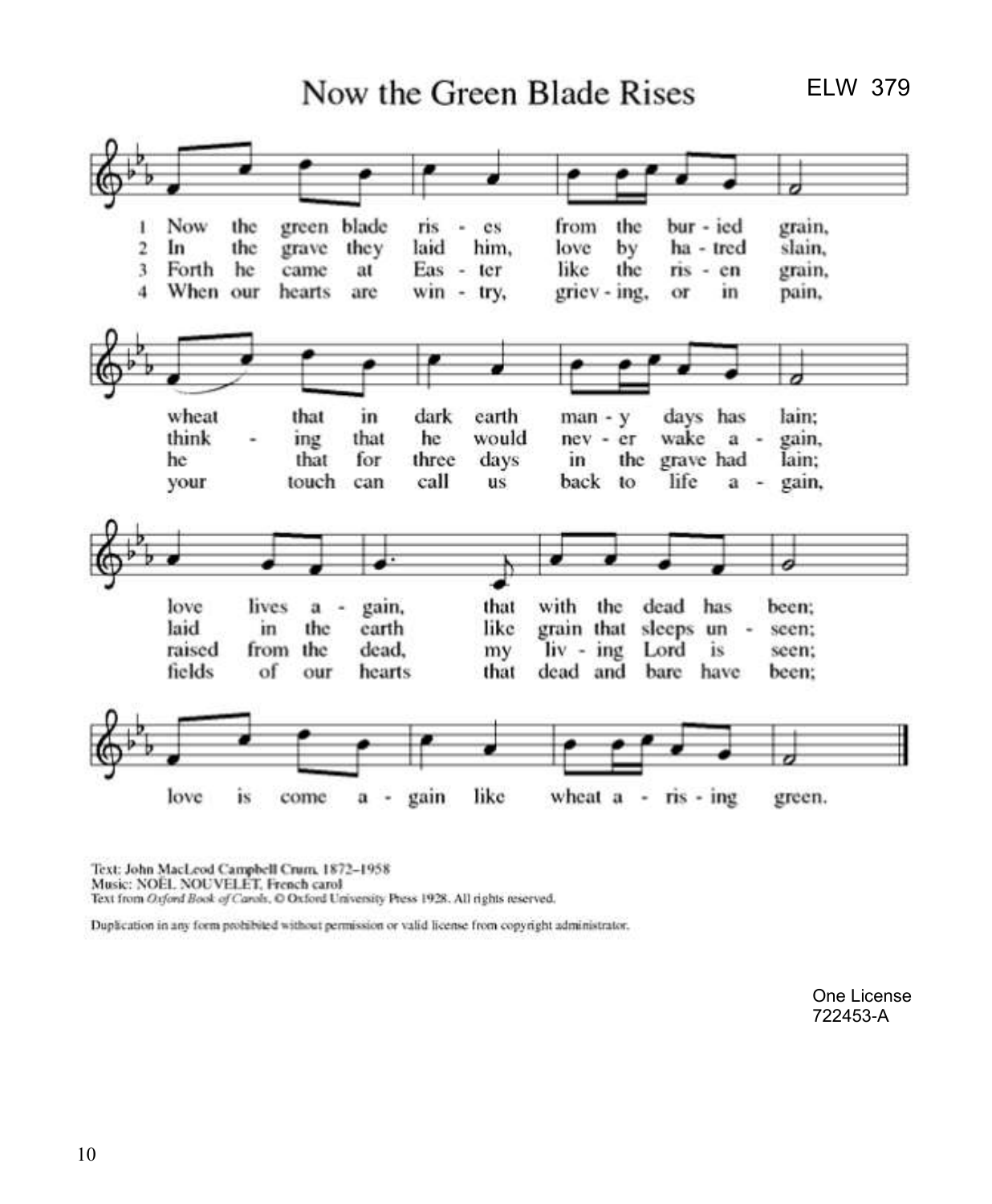Jesus Christ Is Risen Today

**ELW 365** 



Text: Latin carol, 14th cent., sts. 1-3; tr. J. Walsh. Lyra Davidica, 1708, alt.: Charles Wesley, 1707-1788, st. 4 Music: EASTER HYMN, J. Walsh, Lyra Davidica, 1708

One License 722453-A